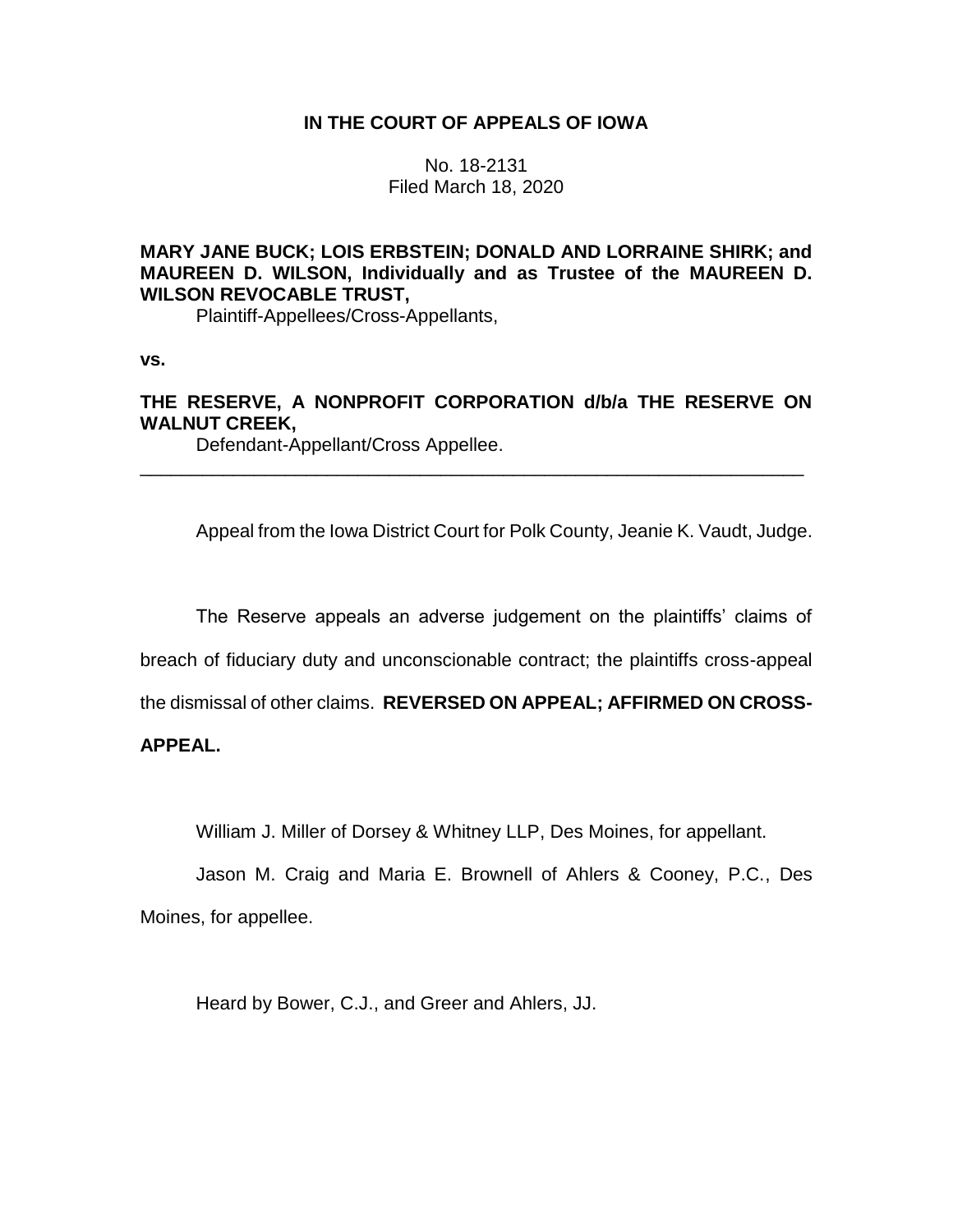### **BOWER, Chief Judge.**

The Reserve on Walnut Creek (the Reserve) appeals an adverse judgment on the plaintiffs' claims of breach of fiduciary duty and unconscionable contract; the plaintiffs cross-appeal the dismissal of other claims. Our supreme court recently decided an almost identical case involving another member of the Reserve, the same legal representatives, and very similar claims. *Albaugh v. The Reserve*, 930 N.W.2d 676 (Iowa 2019). 1 Because we are bound by that ruling, we reverse and remand for dismissal on the Reserve's appeal. We affirm the entry of summary judgment on the plaintiffs' additional claims.

## **I. Background Facts and Proceedings.**

 $\overline{a}$ 

The Reserve is a member-owned, nonprofit "senior adult congregate living facility"<sup>2</sup> in Urbandale, Iowa, governed by a board of directors. It provides housing and supportive services to its residents, who must be sixty years of age or older, with periodic charges and an entrance fee. The supportive services provided by the Reserve to its residents include, among other things, maintenance, communal activities, security, transportation, and dining options. All of the supportive services are provided to promote safely aging in place.

<sup>1</sup> The plaintiff in *Albaugh* brought the suit for the return of the entrance fee or supplemental fee on behalf of her mother, Shirley Voumard, who was a member of the Reserve and "had to vacate the facility for health reasons." 930 N.W.2d at 679. Albaugh asserted claims of violation of the Iowa Uniform Residential Landlord and Tenant Act (Iowa Code chapter 562A (2016), hereinafter "IURLTA"), consumer fraud, breach of fiduciary duty, breach of the implied covenant of good faith and fair dealing, and unconscionability. *Id.* The supreme court upheld summary judgment in favor of the Reserve.

 $2$  This is a statutorily defined term and is one of two types of retirement facilities governed by Iowa Code chapter 523D. Iowa Code § 523D.1(3) ("Continuing care retirement community"), .1(10) ("Senior adult congregate living facility"); *see Albaugh*, 930 N.W.2d at 690–91 (Appel, J., dissenting).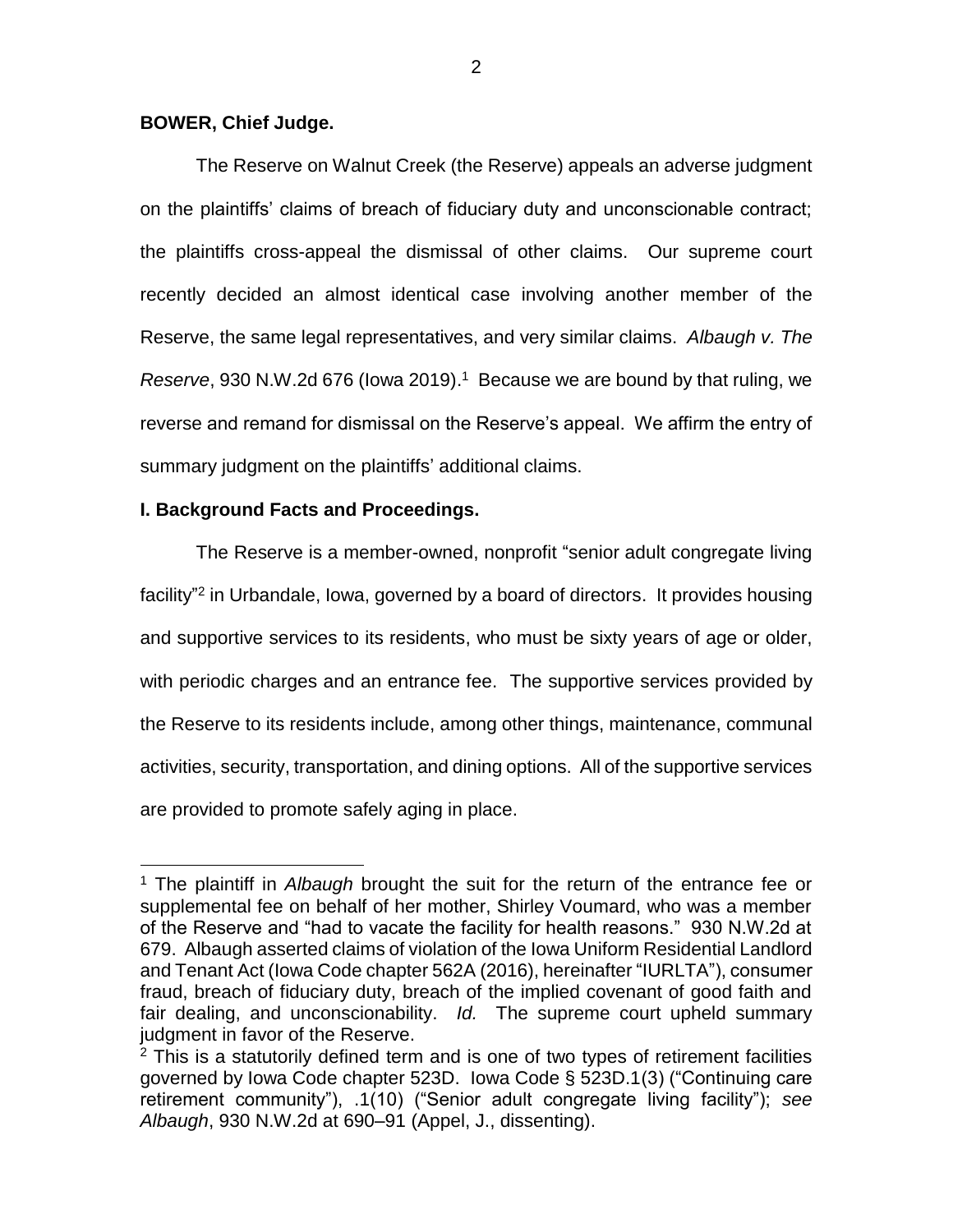Plaintiffs Mary Jane Buck, Lois Erbstein, Lorraine Shirk,<sup>3</sup> and Maureen Wilson (collectively "the Plaintiffs") are current members and residents of the Reserve. Each plaintiff entered into a contract with the Reserve called an "application agreement" (Agreement) to obtain a membership interest in the Reserve and the right to occupy an apartment there. The Agreement contained the following bold-faced language:

(i) Upon disbursement of such Entrance Fee and such Supplemental Amount to the uses and purposes of the Corporation the Corporation will have no further obligation to refund or return

such Entrance Fee or such Supplemental Amount to Applicant. (ii) Applicant's ability to recover such Entrance Fee and such Supplemental Amount will depend entirely on the Applicant's ability

to assign or transfer his Membership in the Corporation to another person or persons.

(iii) The Monthly Charge is subject to fluctuation.

(iv) Upon the transfer of Applicant's Membership in the Corporation to another person or persons there is no guarantee the Applicant will recover the entire Entrance Fee, the entire Supplemental Amount, or such other funds as may have accrued during Applicant's residency within the Development pursuant to Article 7 of the Covenants of Occupancy.

(v) Should Applicant default under the terms of the Covenants of Occupancy, which default is not cured in a manner deemed satisfactory by the Corporation, Applicant's Residential Membership shall be terminated and all of Applicant's right, title and interest in and to such Entrance Fee, such Supplemental Amount, and such other funds as may have accrued during Applicant's residency within the Development pursuant to Article 7 of the Covenants of Occupancy shall be forfeited by Applicant and become the sole and separate property of the Corporation, and the Corporation shall have the right and authority to transfer Applicant's Apartment to an assignee or transferee. Upon such transfer, the Corporation, in its sole discretion, shall have the right to deduct all Monthly Charges by Applicant and other expenses due and payable upon transfer.

(Emphasis omitted.)

<sup>&</sup>lt;sup>3</sup> Donald Shirk died prior to trial. By consent of the parties, the case proceeded to trial with Lorraine Shirk alone representing the Shirks's interests.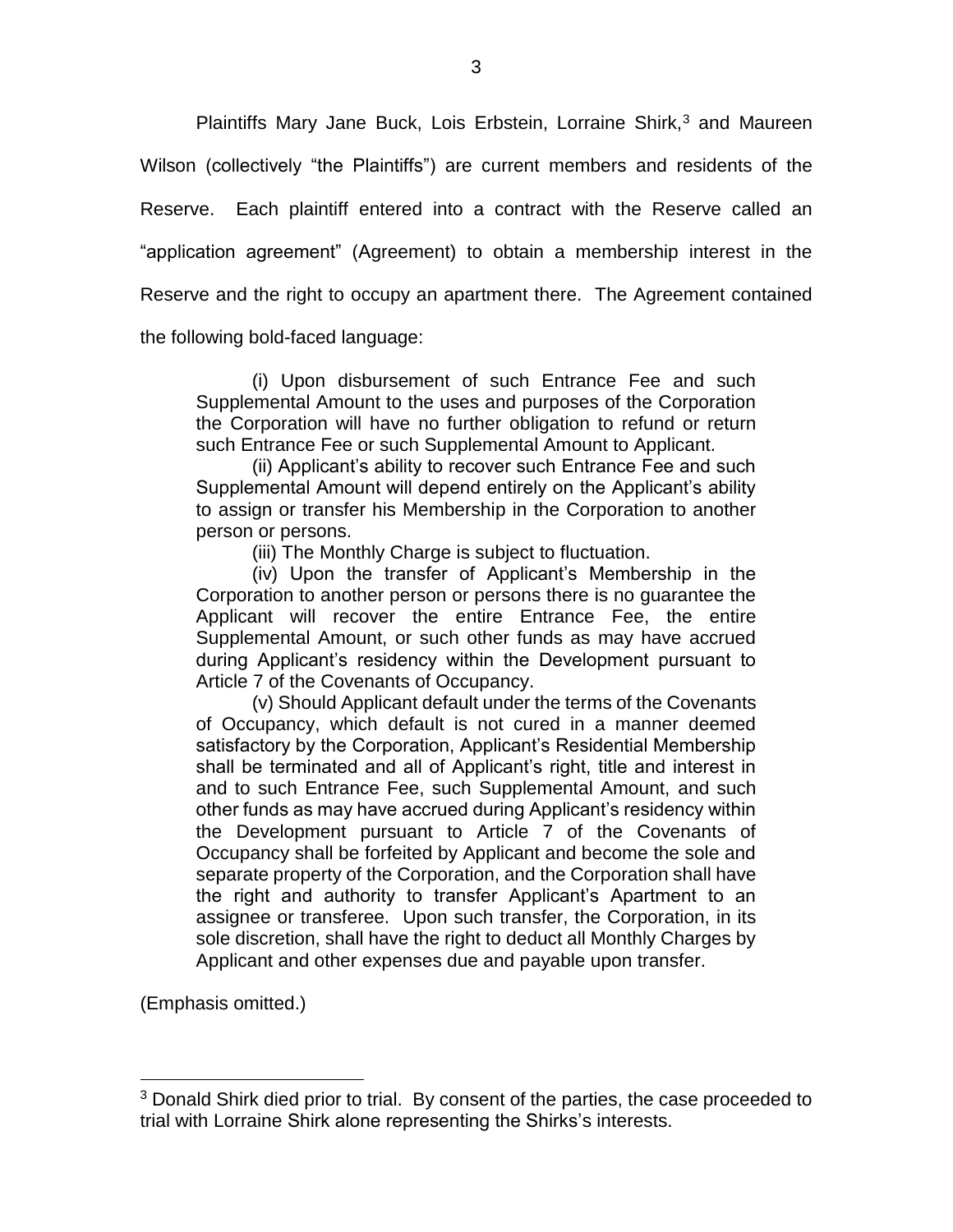Just above the signature line, the Agreement stated, "This Agreement will supersede any prior understandings and agreements and constitutes the entire agreement between us, and no oral representations or statements shall be considered a part hereof."<sup>4</sup>

Wilson executed the Agreement for Apartment 130 on December 20, 2004. She agreed to pay an entrance fee of \$87,983, <sup>5</sup> a supplemental amount of \$91,983, <sup>6</sup> and a monthly occupancy fee of \$1489.

The Shirks executed the Agreement for Apartment 219 on July 1, 2005. They agreed to pay an entrance fee of \$84,998, a supplemental amount of \$81,070, and a monthly occupancy fee of \$1384.

Buck, who was advised against signing the Agreement, executed the Agreement for Apartment 328 on April 3, 2007. She agreed to pay an entrance fee of \$87,929, a supplemental amount of \$87,929, and a monthly occupancy fee of \$1450.

(a) Five thousand dollars.

<sup>4</sup> Article 18 of the "Covenants of Occupancy" also provides: "No representations other than those contained in the Agreement, these Covenants of Occupancy, the Articles of Incorporation and the Bylaws of the Corporation shall be binding upon the Corporation or the Resident."

<sup>5</sup> Iowa Code section 523D.1(4) defines an "[e]ntrance fee" as an initial or deferred transfer to a provider of a sum of money or other property made or promised to be made as full or partial consideration for acceptance of a specified individual in a facility if the amount exceeds either of the following:

<sup>(</sup>b) The sum of the regular periodic charges for six months of residency.

 $6$  The supplemental amount allowed the member to pay less in monthly fees (approximately \$600 less) than members who did not agree to pay the supplemental amount. Because all the plaintiffs paid a supplemental amount, their monthly occupancy fees reflect the discount.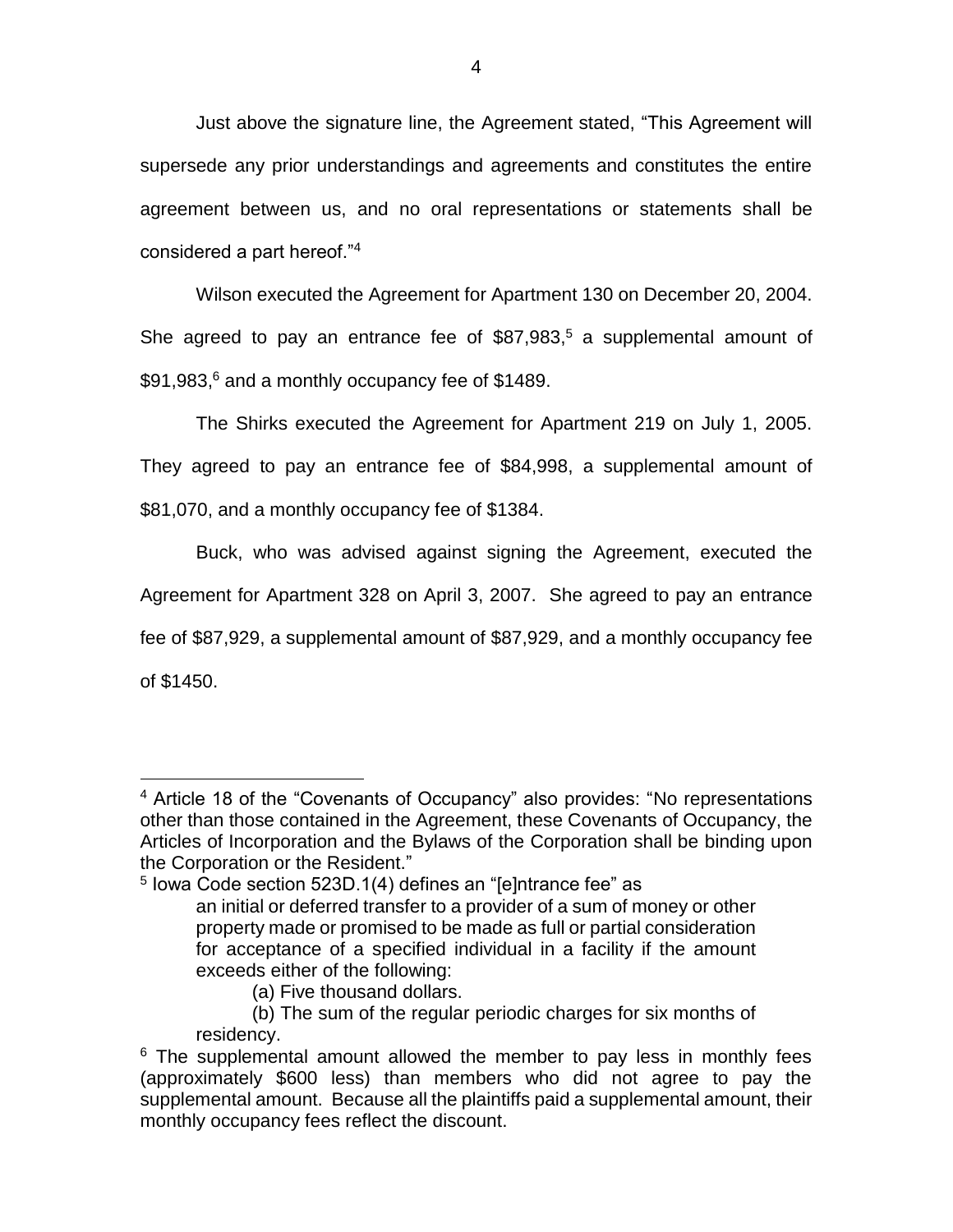Erbstein executed the Agreement for Apartment 238 on November 1, 2009. She agreed to pay an entrance fee of \$86,585, a supplemental amount of \$86,585, and a monthly occupancy fee of \$1555.

The monthly fee paid by all members of the Reserve pays for the month-tomonth expenses for operation of the Reserve, such as payroll for the Reserve's employees and expenses associated with the Reserve's social programming and the other services and activities provided to its members. If a member of the Reserve fails to pay their monthly fee, that failure directly affects the other members by requiring the other members to pay increased costs to "cover" for the amounts that have not been paid by another member.

In March 2015, the Reserve's elected board of directors announced a change to the Reserve's financial structure due to the increase in availability of "type A" units the Reserve owned through default or donation and the resulting shortfall in the available monies to pay for its mortgage, its debt service, and the monthly obligation for all of the expenses.<sup>7</sup> The Reserve offered several available type A units to be transferred for an entrance fee of \$5000. The Reserve did not change the monthly charges for these units, and the board of directors declared, "Please be assured that there will be no 'steering' of prospects away from memberowned units up for transfer, and we'll continue working hard on moving all available units."

 $\overline{a}$ 

5

 $7$  Members who selected a type A apartment paid an entrance fee and no supplemental fee. Type A units thus came with a higher monthly charge than "type B" units.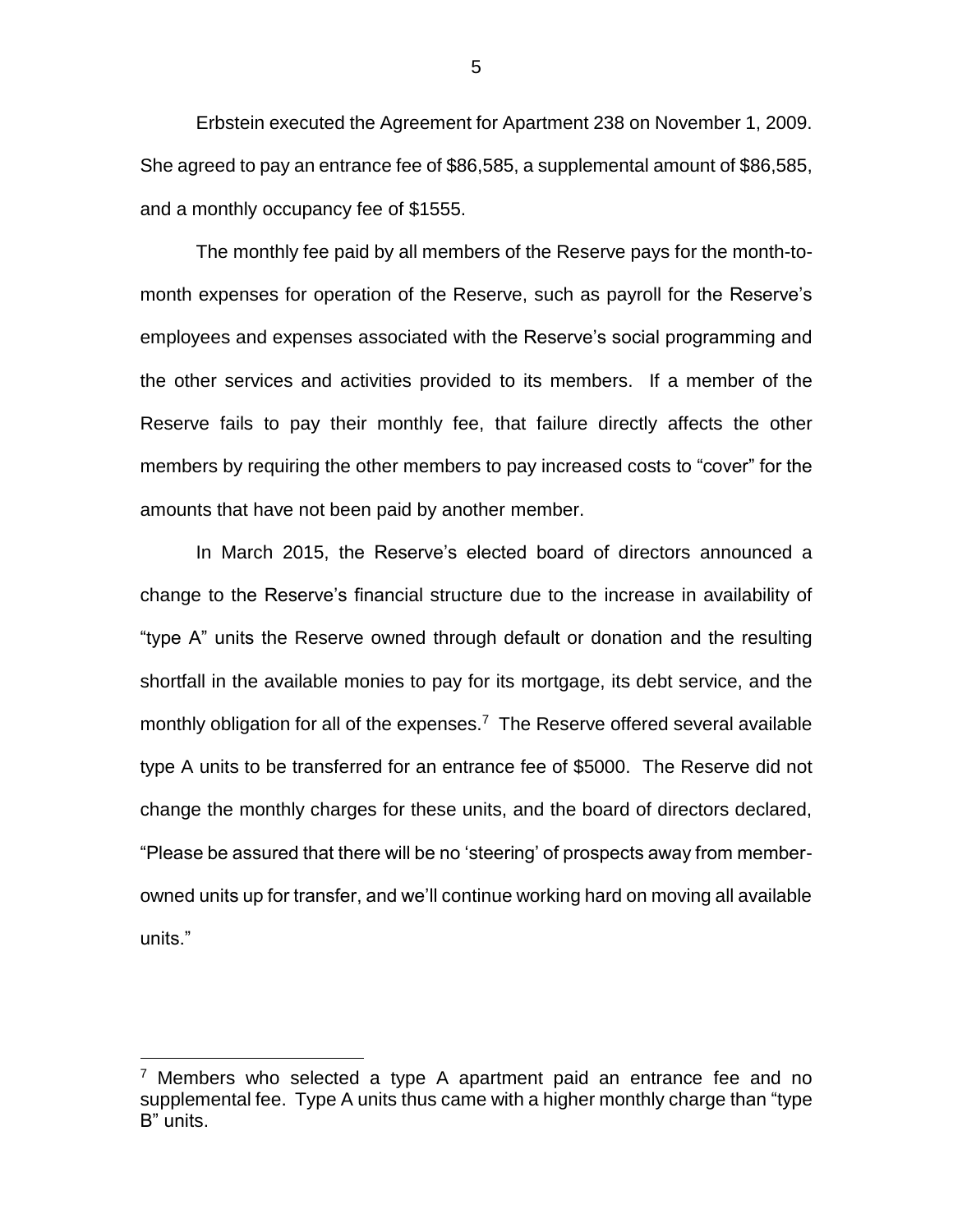The Reserve subsequently implemented a leasing program in July to allow members to lease their units to qualified individuals and to allow the Reserve to lease the Reserve-owned units "at market-competitive lease rates."

On July 20, 2016, the Plaintiffs filed suit against the Reserve, raising the following claims: count I—violations of the IURLTA (asserting the entrance fee and supplemental amount constituted a rental deposit prohibited by Iowa Code section 562A.6(12)); count II—consumer fraud under Iowa Code chapter 714H (asserting unfair and deceptive practices); count III—violation of Iowa Code chapter 523D (claiming failure to provide a compliant disclosure statement); count IV declaratory judgment (asserting statutory and common-law unconscionability); and count V—breach of fiduciary duties.<sup>8</sup>

<sup>8</sup> The petition alleged:

The Reserve through its Board of Directors and the company it hired to manage the Reserve, Newbury, breached their fiduciary duties by taking actions detrimental to the Plaintiffs and each Plaintiff's respective investment, Entrance Fee and Supplemental Amount, in the Reserve, by among other things,

<sup>(</sup>a) Failing to deal with Plaintiffs in an open and honest manner;

<sup>(</sup>b) Failing to disclose to Plaintiffs how their investment in the Reserve was adversely affected by certain actions of the Board and Newbury, including, but not limited to:

<sup>(</sup>i) Selling and/or transferring memberships/apartments of former residents at prices below the investments of Plaintiffs;

<sup>(</sup>ii) By renting forfeited units at rental fees different from the monthly occupancy fees paid by Plaintiffs;

<sup>(</sup>iii) By selling and/or transferring forfeited units at prices below the investments of the Plaintiffs for similar apartments;

<sup>(</sup>iv) By advising other similarly situated residents to sell and/or transfer their memberships/investments at prices lower than the investments of the Plaintiffs for similar apartments;

<sup>(</sup>v) By advising some former residents to forfeit their investments/apartments rather than continuing to pay monthly occupancy fees while no longer occupying their apartments;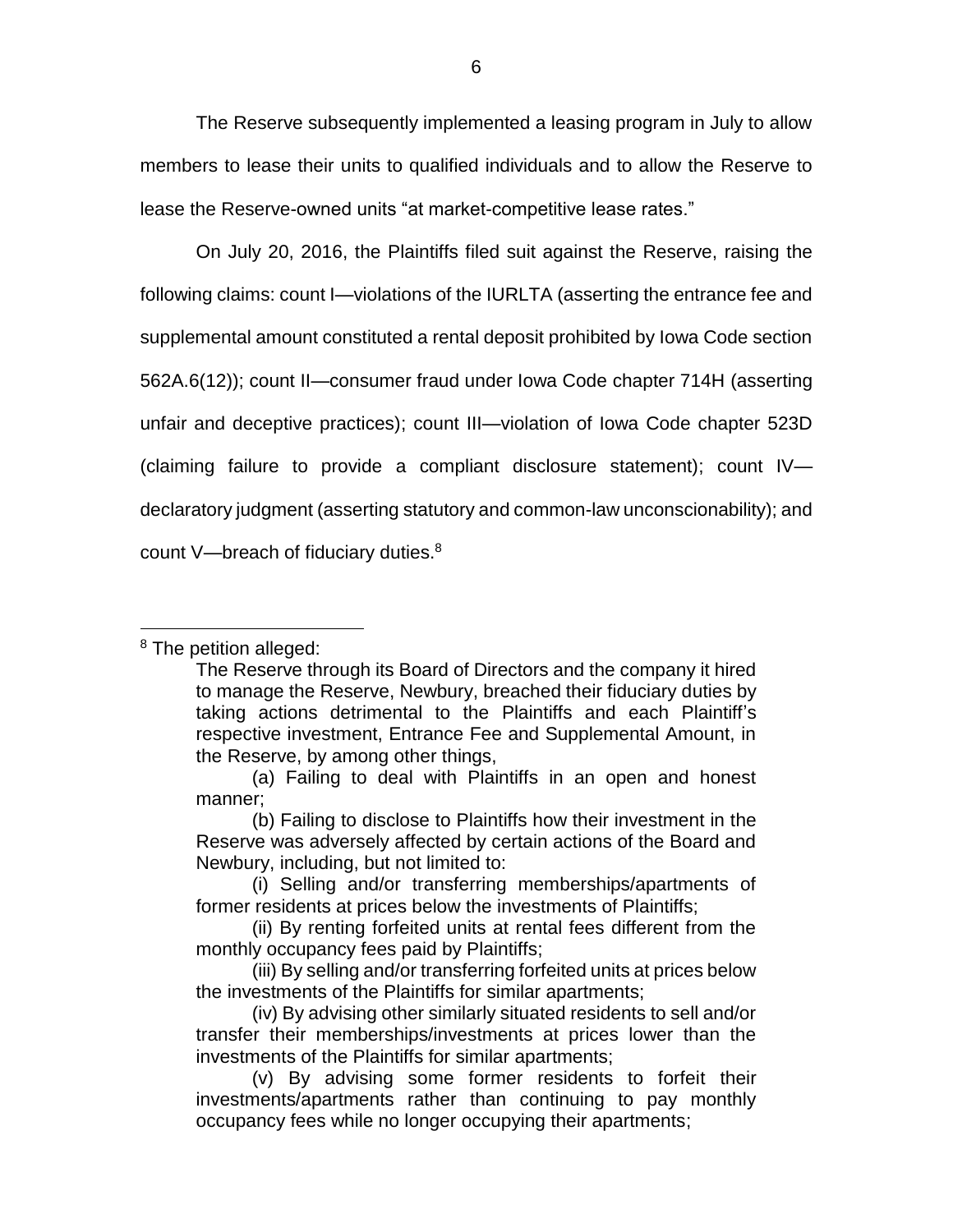On December 19, 2017, the district court granted summary judgment to the Reserve on counts I–III and the statutory-unconscionability-claim portion of count IV. The court concluded it "cannot say as a matter of law that the agreements at issue were not unconscionable at the time they were made." As for count V, the breach-of-fiduciary-duty claim, the court concluded there was an issue of fact as to whether a fiduciary relationship existed between the Plaintiffs and the Reserve such that the Reserve had a duty to protect the value of the Plaintiffs' "investment" (i.e., the entrance fee and supplemental amount).

Trial was held from June 4 to 8, 2018, with the court as fact-finder for the unconscionability claim and the jury as fact-finder for the breach-of-fiduciary-duty claim. The jury found a fiduciary relationship existed, which the Reserve breached with each plaintiff, and awarded damages in the amount of each plaintiff's entrance fee and supplemental amount: Buck—\$175,858; Erbstein—\$173,170; Shirk— \$166,068; and Wilson—\$179,966.

On August 6, the court entered an order finding there was a ten-year statute of limitations for the unconscionability claim and Shirk and Wilson's claims were "outside the window of eligibility for relief." The court found Buck's and Erbstein's claims were within the limitations period and found their contracts unconscionable.

<sup>(</sup>vi) By decreasing the amenities offered by the Reserve or failing to add amenities in order to attract buyers willing to invest similar amounts as Plaintiffs; and

<sup>(</sup>vii) Failing to maintain the Reserve at a level that would attract buyers willing to invest similar amounts as Plaintiffs.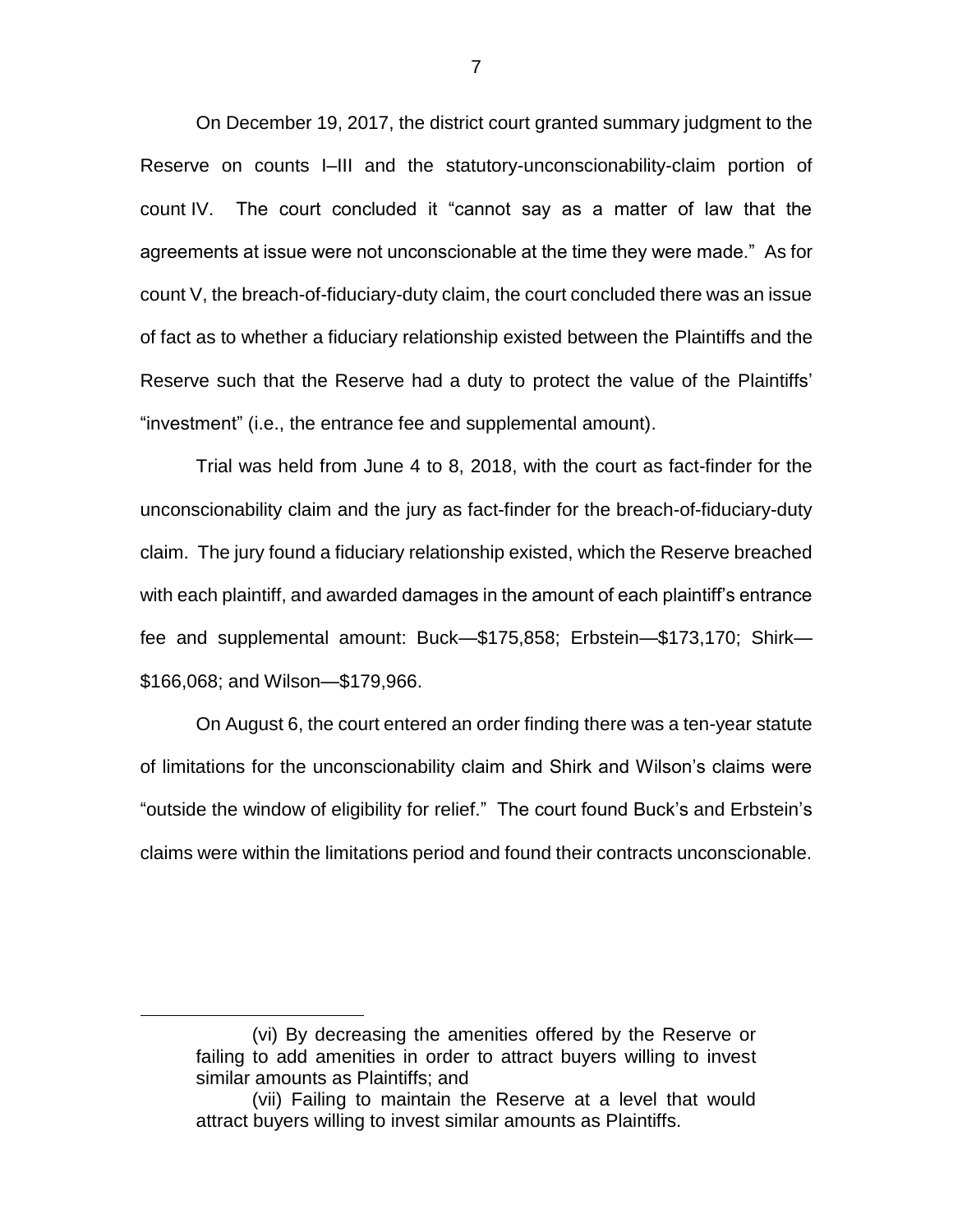The Reserve filed a motion for judgment notwithstanding the verdict, a motion for new trial, and a motion to amend and enlarge. The district court ruled on the posttrial motions and entered judgment in favor of the Plaintiffs.

The Reserve appeals, and the Plaintiffs cross-appeal.

#### **II. Scope and Standard of Review.**

We review rulings on motions for judgment notwithstanding the verdict for correction of errors at law. *Ferguson v. Exide Techs., Inc.*, 936 N.W.2d 429, 431 (Iowa 2019). We also review a district court ruling on a motion for summary judgment for correction of errors at law. *Albaugh*, 930 N.W.2d at 682. When the moving party has shown "there is no genuine issue as to any material fact and the moving party is entitled to judgment as a matter of law," summary judgment is appropriate. *Id.* (citation omitted).

#### **III. Discussion.**

We recognize the district court did not have the benefit of the supreme court's *Albaugh* decision in which it granted summary judgment to the Reserve on substantially identical claims. Under that ruling, we must reverse the judgment entered against the Reserve unless the Plaintiffs are able to distinguish their cases.

#### *A. The Reserve's Appeal.*

*1. Unconscionability.* "Whether an agreement is unconscionable must be determined at the time it was made." *Id.* at 687 (citation omitted). "[W]e examine factors of assent, unfair surprise, notice, disparity of bargaining power, and substantive unfairness to determine whether a contract is unconscionable.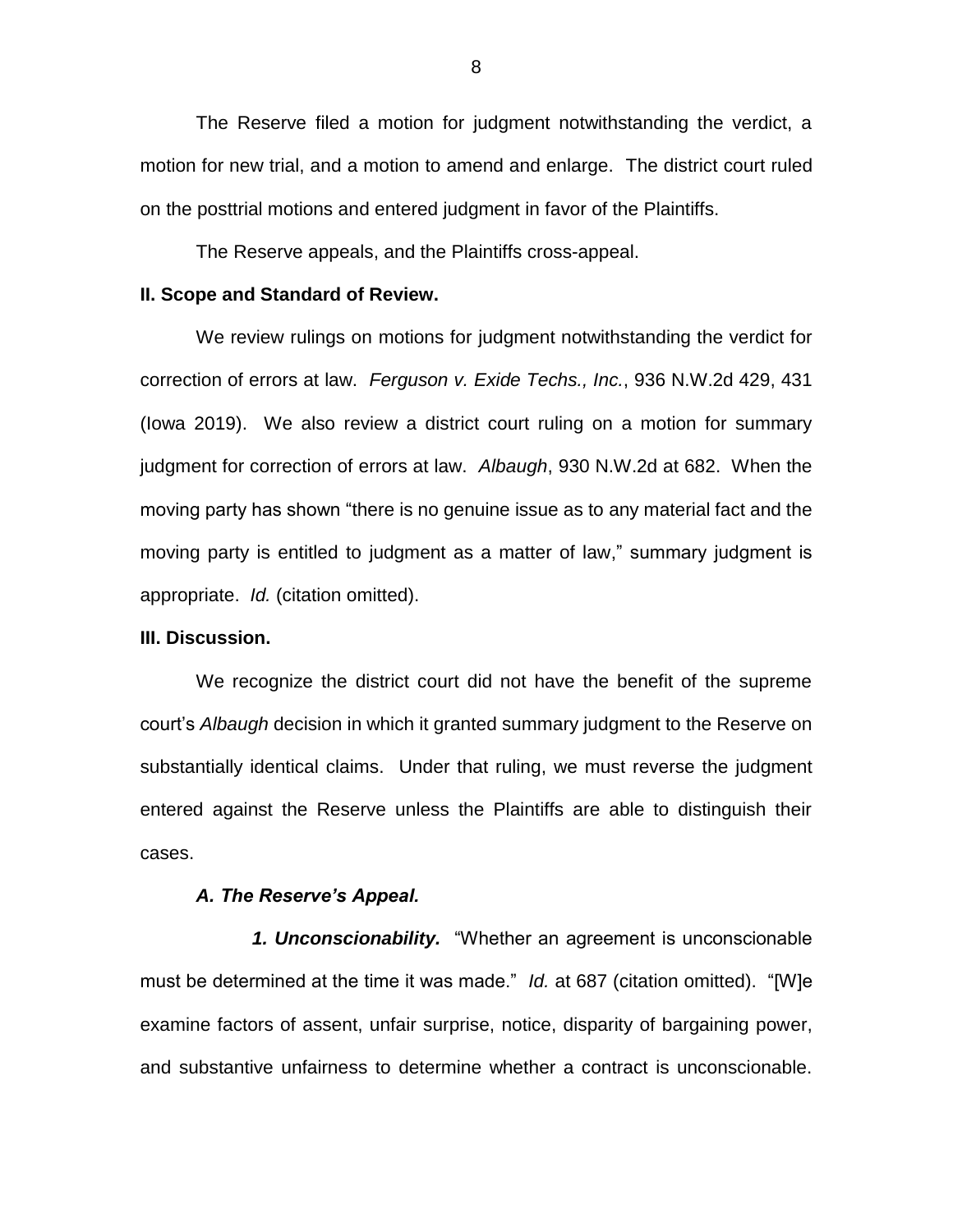Nevertheless, the doctrine of unconscionability does not exist to rescue parties

from bad bargains." *Id.* (quotation marks omitted) (citations omitted).

The district court found the Agreement entered into by Buck and Erbstein

"contain[s] harsh, oppressive and one-sided terms." The district court wrote:

The take-away from a careful reading of these documents together<sup>[9]</sup> is three-fold: (1) Enrollees who have to leave the Reserve because they are no longer capable of living independently must still pay the Reserve their monthly exclusive occupancy fees and expenses until they get their interest in the Reserve sold or assigned; (2) if an enrollee dies after leaving the Reserve, their estate must continue to pay the decedent's monthly exclusive occupancy fees and expenses until the estate gets the decedent's interest in the Reserve sold or assigned; and (3) an enrollee, under the right conditions, could lose their entire investment in the Reserve. For Ms. Buck and Ms. Erbstein, this investment was a six-figure endeavor.

The illustrations stated above confirm that the contested documents contain a number of oppressive and one-sided terms that could challenge the most sophisticated and experienced business person. Ms. Buck and Ms. Erbstein were not business people who had enjoyed decades-long careers routinely forging deals. They were not well-versed in the pluses and minuses of written residency agreements. They wanted a secure place to live, and they trusted that the Reserve would be fair to them in this endeavor. A reasonable person would not agree to abide by the terms and conditions the Reserve imposed upon Ms. Buck and Ms. Erbstein, several of which were substantively unfair. The court finds and concludes that under the record presented, the documents at issue individually and together are substantively unconscionable.

The facts and documents upon which the district court relied in its analysis are not

materially different from those in *Albaugh*. *See id.* at 679–80.

 $\overline{a}$ 

Buck and Erbstein contend unconscionability claims are fact-specific and

the facts in their cases are distinguishable from those in *Albaugh*. The district court

 $9$  The district court considered three sets of documents it described as "(1) a seventeen-page disclosure statement; (2) a seven-page application agreement with attached schedules I and II which they were required to ratify; and (3) an eighteen-page document entitled 'covenants of occupancy.'"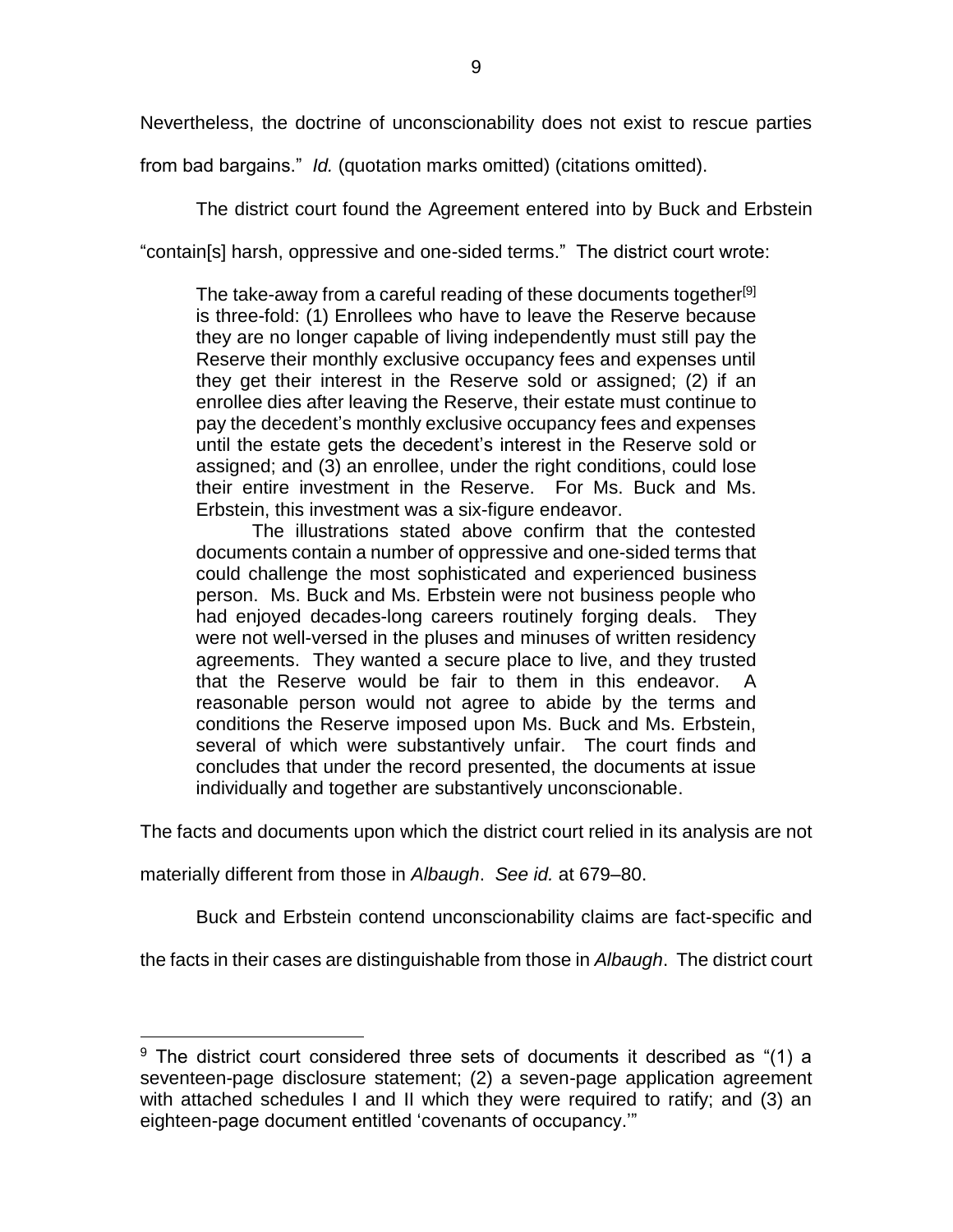noted the "oppressive and one-sided" contract terms; Buck's and Erbstein's sixfigure investments; and that Buck and Erbstein "were not business people," "wanted a secure place to live," and "trusted that the Reserve would be fair to them in this endeavor."

Buck's and Erbstein's circumstances are not materially different from those of the member in *Albaugh,* Shirley Voumard—her entrance fee and supplemental fee constituted a six-figure endeavor, *id.* at 679; she signed the same Agreement, *id.* at 680*;* and despite the clear language of the Agreement, Albaugh claimed "Voumard entered into the agreement with the understanding that the Reserve would refund her entrance fee and supplemental amount and no one informed Voumard that the Reserve would begin leasing or selling units in this manner," *id.*  at 685. While the district court mentioned that Buck and Erbstein were "not wellversed in the pluses and minuses of written residency agreements," the evidence presented was that each applicant had the opportunity to seek the advice of others. The only discernable difference in circumstances is that Voumard was no longer a resident due to her inability to care for herself.

The Agreement terms here are the same that Albaugh alleged were unconscionable, and the supreme court found:

The agreement did not contain any elements of unfair surprise, as it clearly informed Voumard of her payment obligations regardless of whether she was still occupying her unit. It provided her with explicit notice that her ability to recover the entrance fee and supplemental amount depended entirely on her ability to assign or transfer her membership interest to someone else, and Voumard assented to the terms of the agreement. Nothing in the record suggests Voumard was unable to understand what she was assenting to.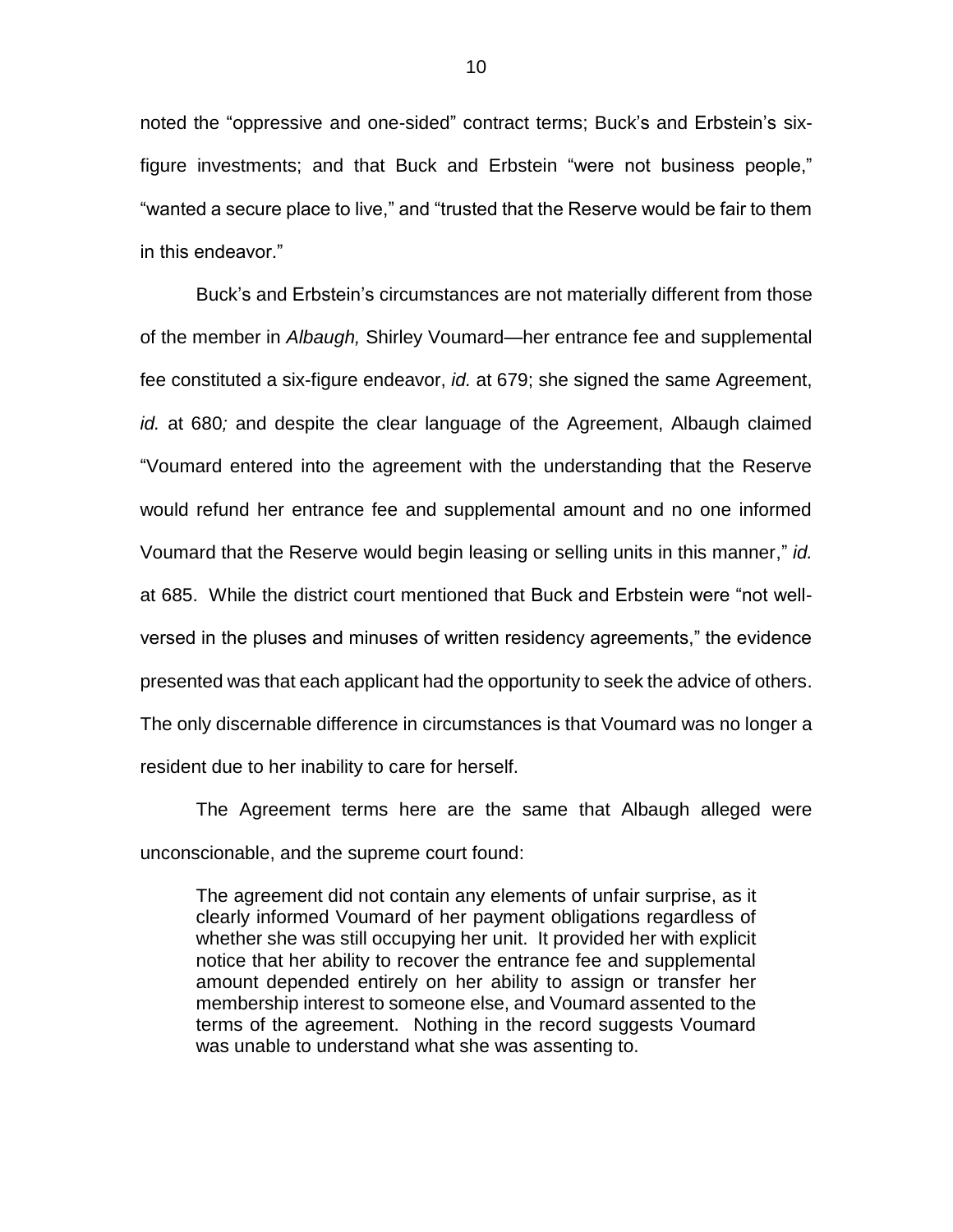*Albaugh* 930 N.W.2d at 687. The supreme court concluded the Agreement was not unconscionable. *Id.* at 688.

Buck and Erbstein presented no evidence they were unable to understand the terms of the Agreement. The Agreement all plaintiffs entered into did not contain any elements of unfair surprise, as it clearly informed each plaintiff of their payment obligations regardless of whether they were still occupying their unit. *See id.* at 687. The Agreement provided each plaintiff with explicit notice that their ability to recover the entrance fee and supplemental amount depended entirely on their ability to assign or transfer their membership interest to someone else, and each plaintiff assented to the terms of the agreement. *See id.* Nothing in the record suggests any plaintiff was unable to understand what they were assenting to.

Each plaintiff and the Reserve entered into the Agreement on equal footing, so there was not a disparity of bargaining power. *See id.* at 687–88. We find unconvincing the Plaintiffs' claim that the Agreement is so "harsh, oppressive, and one-sided" that "no man in his senses and not under delusion would make" it. In particular, we consider that Buck entered into the Agreement contrary to her daughter's advice, and others were part of a group of friends who all chose the Reserve as their retirement community. *Cf. id.* at 688.

Finally, we note the supreme court held "Iowa Code chapter 523D expressly allows the entrance fee and supplemental amount outlined in the Reserve's agreement." *Id.*; *see* Iowa Code §§ 523D.2, .3, .6. Considering these factors, we reverse the district court's judgment in favor of Buck and Erbstein on their claim of unconscionability.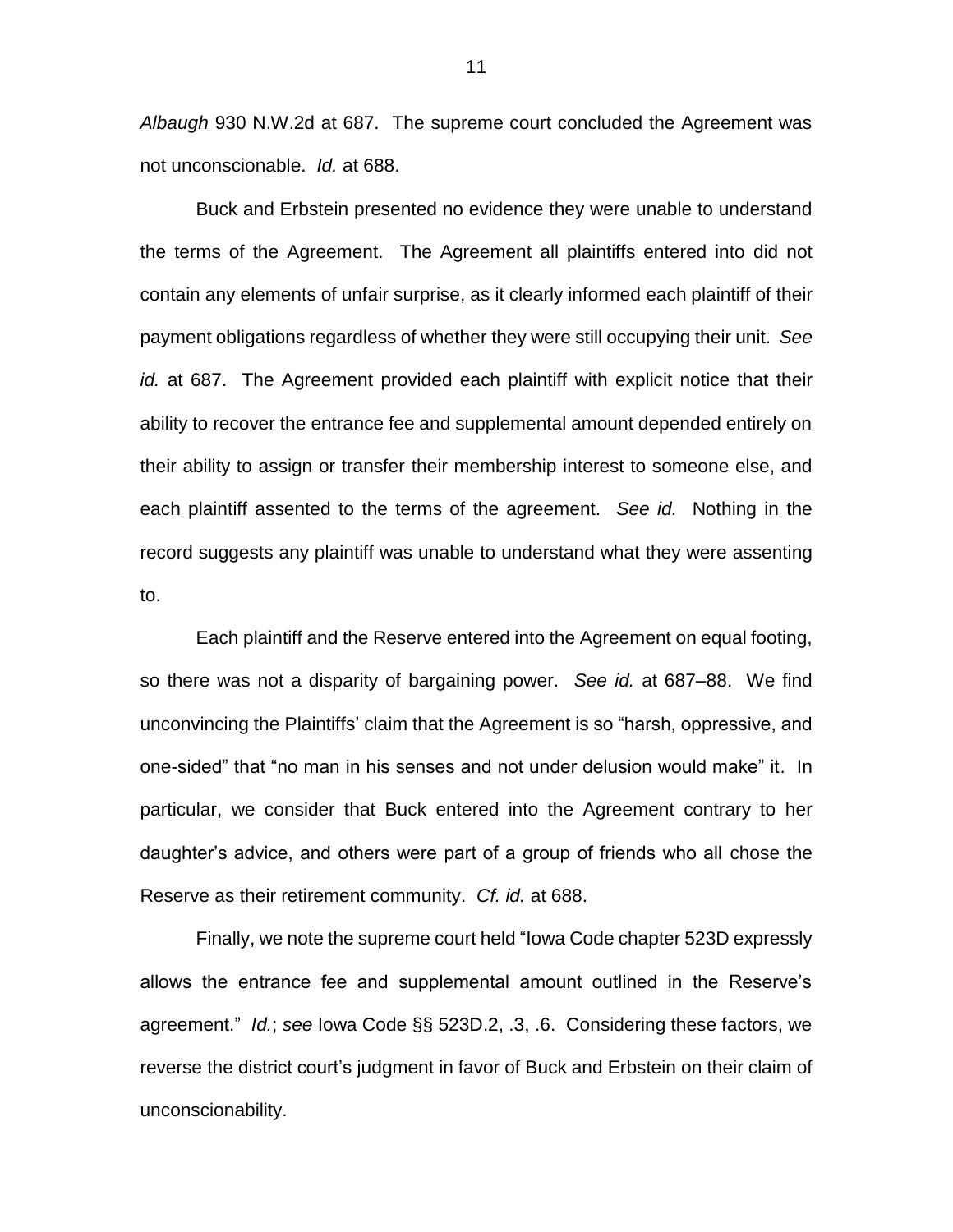*2. Breach of Fiduciary Duty.* The Reserve contends the district court erred in denying its motions for summary judgment, directed verdict, and judgment notwithstanding the verdict on grounds the Plaintiffs could not identify a fiduciary duty owed to each of them. We agree.

Buck, Erbstein, Shirk, and Wilson each entered into the Agreement with the Reserve as unrelated and unaffiliated parties. Each negotiated and entered the Agreement on equal footing without the Reserve having any form of influence over them. And the Agreement each signed clearly stated there was "no guarantee [the member] will recover the entire Entrance Fee, the entire Supplemental Amount, or such other funds as may have accrued during [her] residency within the Development." *See Albaugh*, 930 N.W.2d at 685–86.

As we already noted, the district court did not have the benefit of the *Albaugh* opinion when it ruled on the Reserve's motion for summary judgment and posttrial motions and found substantial evidence supports the existence of a fiduciary duty between Plaintiffs and the Reserve. But, the *Albaugh* court affirmed the grant of summary judgment in favor of the Reserve on substantially the same asserted claim. *Id.* at 686. In fact, the *Albaugh* court found "nothing in the record supports Albaugh's claim that a fiduciary relationship existed between the parties." *Id.* The court further explained, "The Reserve was managed by a board of directors, a majority of whom were elected by all members, including Voumard. The directors owed a fiduciary duty to act for the benefit of the Reserve, not an individual member." 10 *Id.* at 686 n.3.

 $\overline{a}$ 

12

<sup>10</sup> We observe that while there was a dissent in *Albaugh*, that dissent was aimed only at the applicability of the IURLTA. 930 N.W.2d at 699 (Appel, J., dissenting)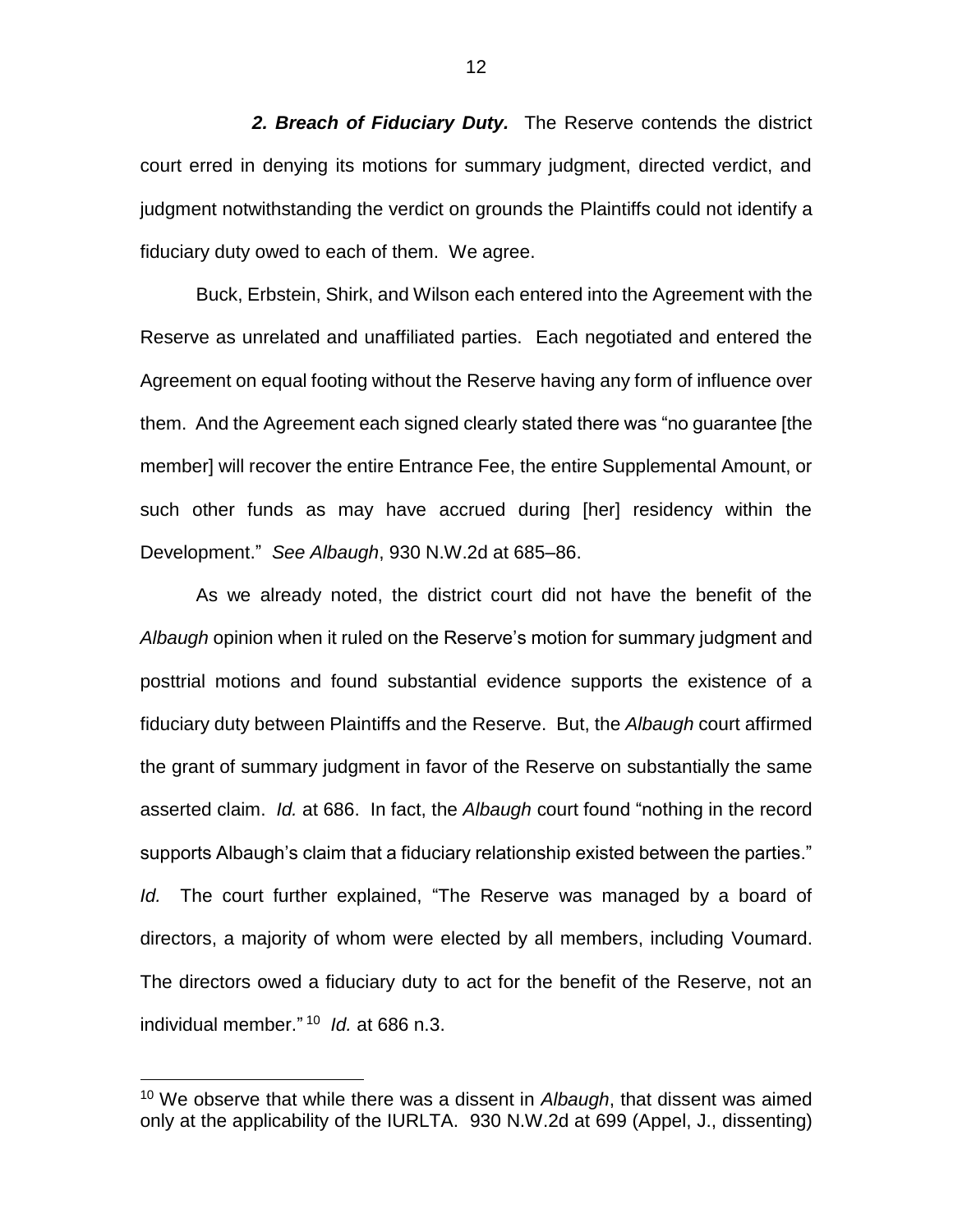Like the Plaintiffs in this case, Albaugh argued the Reserve owed a fiduciary

duty to Voumard because the she "relied on the Reserve to protect the value of

her membership." *Id.* at 685. The *Albaugh* court rejected this argument:

A fiduciary relationship "exists when there is a reposing of faith, confidence and trust, and the placing of reliance by one upon the judgment and advice of the other." Indicative factors of a fiduciary relationship

include the acting of one person for another; the having and the exercising of influence over one person by another; the reposing of confidence by one person in another; the dominance of one person by another; the inequality of the parties; and the dependence of one person upon another.

In contrast, a fiduciary relationship does not exist when the relationship exists through an "arms-length transaction," which is "[a] transaction between two unrelated and unaffiliated parties" or "[a] transaction between two parties, however closely related they may be, conducted as if the parties were strangers, so that no conflict of interest arises."

The district court correctly granted the Reserve's motion for summary judgment on this issue because Voumard and the Reserve engaged in an arms-length transaction that did not establish a fiduciary relationship. The record demonstrates that Voumard and the Reserve entered into the agreement as unrelated and unaffiliated parties. The indicative factors of a fiduciary relationship are not present here, as Voumard and the Reserve negotiated and entered the agreement on equal footing without the Reserve having any form of influence over Voumard. Moreover, despite Albaugh's claim that Voumard put her confidence in the Reserve to protect her entrance fee and supplemental amount, we have already noted the application agreement between Voumard and the Reserve stated there was "no guarantee [Voumard] will recover the entire Entrance Fee, the entire Supplemental Amount, or such other funds as may have accrued during [her] residency within the Development." Overall, nothing in the record supports Albaugh's claim that a fiduciary relationship existed between the parties.

*Id.* at 685–86 (internal citations omitted).

<sup>(&</sup>quot;I would reverse the district court judgment on the IURLTA claim, grant summary judgment to Albaugh on the IURLTA claim, and remand to the district court for further proceedings.").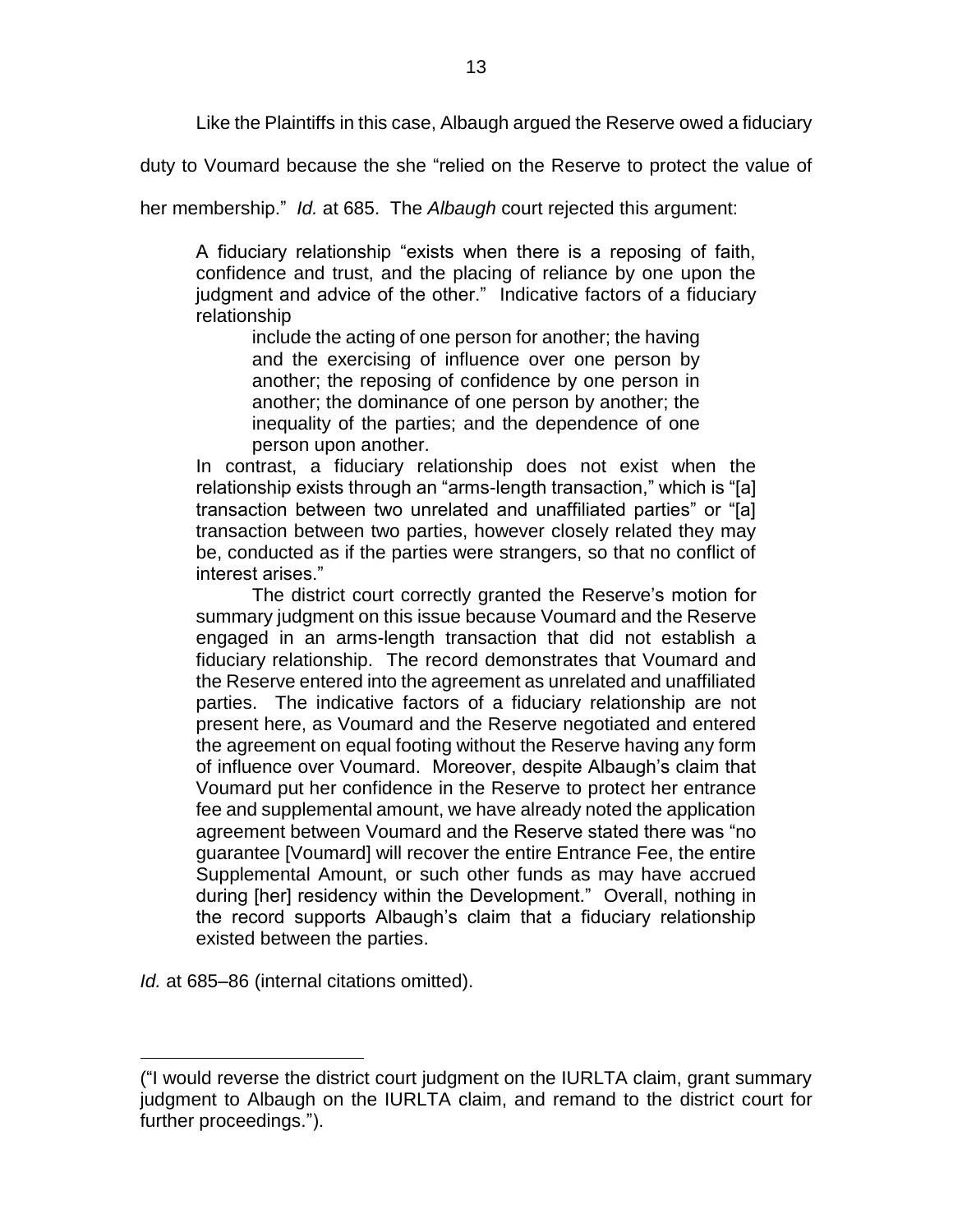The Plaintiffs have provided no persuasive factors to distinguish their positions from Voumard's. As a matter of law, the Reserve had no fiduciary relationship with the Plaintiffs. *See id.* We reverse the judgment entered on this ground.

**B. Plaintiffs' Cross-appeal.** The Plaintiffs assert the district court erred in granting partial summary judgment in favor of the Reserve based on its conclusions that the IURLTA does not apply to the Reserve and the Plaintiffs' consumer fraud claims were untimely and barred.

### *1. IURLTA.*

The Plaintiffs claim the Reserve's Agreement and corresponding entrance fee, which is expressly permitted by specific provisions of chapter 523D, should nonetheless be prohibited by the IURLTA and the Reserve's use of same has violated chapter 562A. This contention has already been rejected by our supreme court. *Id.* at 682–84.<sup>11</sup> The *Albaugh* court expressly concluded "the legislature did

<sup>11</sup> The *Albaugh* court reasoned,

Iowa Code chapter 523D is entitled "Retirement Facilities" and is applicable to a provider who executes a contract for housing and one or more "supportive services" in a facility that "is or will be located in this state" and where the contract "requires or permits the payment of an entrance fee." Iowa Code §§ 523D.1, .2. Some examples of supportive services include activity services, housekeeping, dining options, emergency nursing care, and transportation. *Id.* § 523D.1(12). As a provider that contracts with residents to supply this sort of housing and living services in an Iowa facility, the Reserve is considered a retirement facility and thus governed by chapter 523D.

On the other hand, "[t]he IURLTA generally defines the legal rights and obligations of a landlord and tenant" in a rental agreement. *Lewis v. Jaeger*, 818 N.W.2d 165, 178 (Iowa 2012). A "'rental agreement' means an agreement . . . embodying the terms and conditions concerning the use and occupancy of a dwelling unit and premises." Iowa Code § 562A.6(11).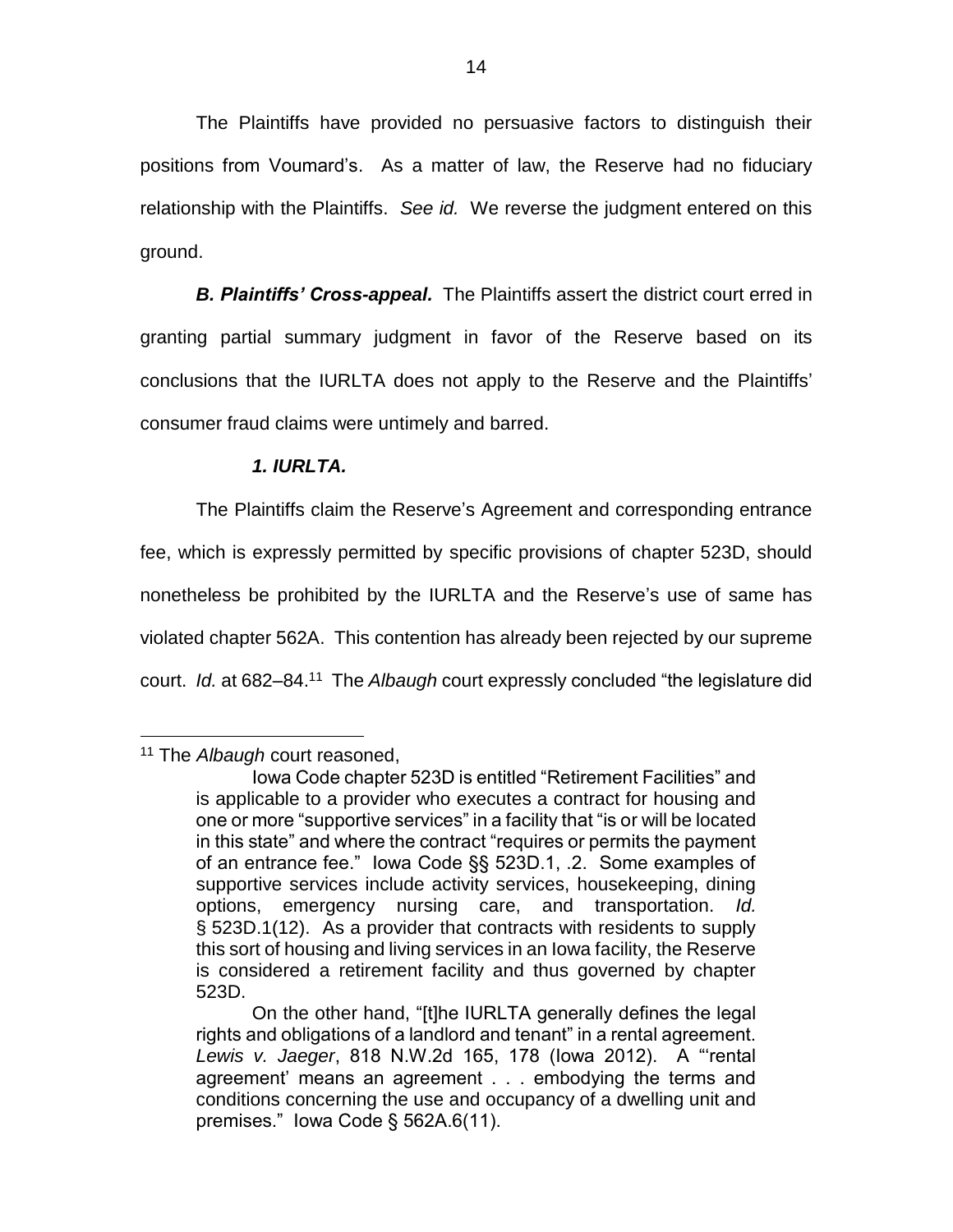not intend the fees permitted by chapter 523D be subject to the rental deposit provision of the IURLTA." *Id.* at 684. We are not at liberty to overturn this precedent. *See State v. Eichler*, 83 N.W.2d 576, 578 (Iowa 1957) ("If our previous holdings are to be overruled, we should ordinarily prefer to do it ourselves."); *State v. Hastings*, 466 N.W.2d 697, 700 (Iowa Ct. App. 1990).

*2. Consumer Fraud.* The Plaintiffs argue the Reserve engaged in

unfair practices in 2015 when it began to lease units without requiring an entrance

fee. They assert the statute of limitations does not bar the claim because Iowa

Affording each statute its proper context, the words used by the legislature reflect the intent to regulate two entirely distinct living arrangements. Chapter 523D regulates facilities that provide housing together with supportive services. In contrast, chapter 562A pertains to the rights and obligations of a landlord and tenant. This distinction is made plain by what the legislature said in each definition. An entrance fee only qualifies as an entrance fee if the amount exceeds "five thousand dollars" or "[t]he sum of the regular periodic charges for six months of residency" and is used as consideration for acceptance in a facility. *Id.* § 523D.1(4)(a)–(b). A rental deposit, however, is limited to "two months' rent" and may only be used to remedy the tenant's default, to restore the dwelling unit to its prior condition, and to recover expenses associated with the recovery of the premises. *Id.* § 562A.12(1), (3)(a). This reasonably demonstrates the legislature did not contemplate the use of an entrance fee as a rental deposit because the statutory definition of entrance fee is neither constrained to two months' rent nor restricted as a landlord's remedial function.

We conclude the plain statutory language makes clear the legislature did not intend the fees permitted by chapter 523D be subject to the rental deposit provision of the IURLTA.

. . . .

The crux of Albaugh's claim against the Reserve concerning the IURLTA is that Voumard's \$64,975 entrance fee and \$63,557 supplemental amount should be refunded to Voumard because they are improper rental deposits under the IURLTA. *This brings us to the fundamental issue: whether the fees permitted by chapter 523D are rental deposits subject to the IURLTA.*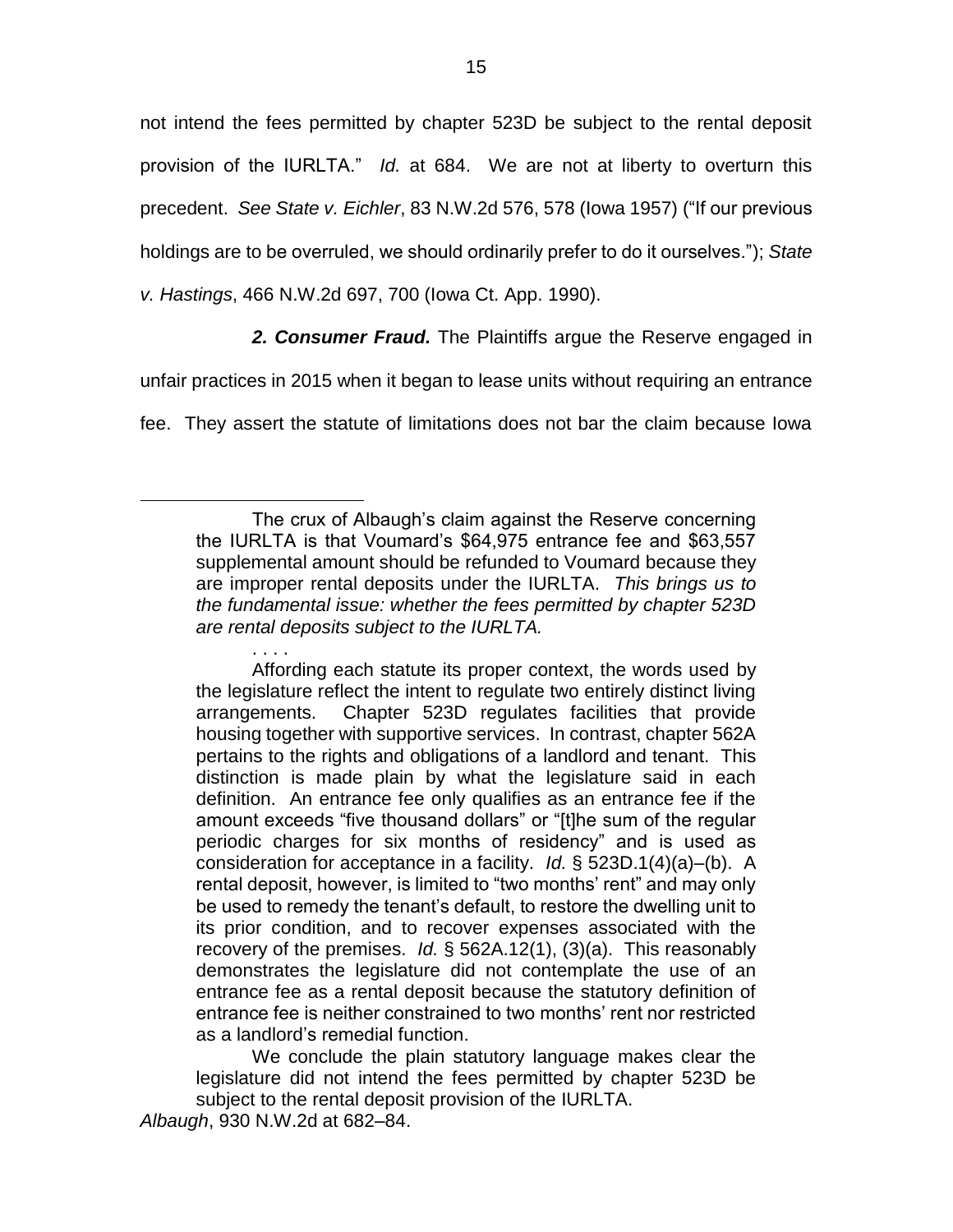Code section 714H.3(1) is not limited to practices occurring at the time the Plaintiffs' entered into the Agreement "but applies more broadly to post-sale conduct which is 'related to, linked to, or associated with' the sale." *See State ex rel. Miller v. Cutty's Des Moines Camping Club, Inc.*, 694 N.W.2d 518, 525–28

(Iowa 2005) (examining unfair practices under Iowa's consumer fraud act).

The district court rejected the Plaintiffs' contention that their claims were not barred because they were brought within two years of the discovery of the violation of the chapter. Even aside from the statute of limitations problem, we find the Plaintiffs have failed to allege a cause of action.

Section 714H.3(1) describes prohibited conduct under the act, providing in part:

A person shall not engage in a practice or act the person knows or reasonably should know is an unfair practice, deception, fraud, false pretense, or false promise, or the misrepresentation, concealment, suppression, or omission of a material fact, with the intent that others rely upon the unfair practice, deception, fraud, false pretense, false promise, misrepresentation, concealment, suppression, or omission in connection with the advertisement, sale, or lease of consumer merchandise, or the solicitation of contributions for charitable purposes. For the purposes of this chapter, a claimant alleging an unfair practice, deception, fraud, false pretense, false promise, or misrepresentation must prove that the prohibited practice related to a material fact or facts.

The district court observed the Plaintiffs did not assert "the representations

allegedly made by the Reserve were known or should have been known to be unfair or untrue at the time they were made, or when the units were advertised, or when the transfer of the memberships at the Reserve were made to plaintiffs." We agree. The Plaintiffs' allegations do not fall within section 714H.3(1), and thus their claim fails. *See Albaugh*, 930 N.W.2d at 685 ("Albaugh's argument that a